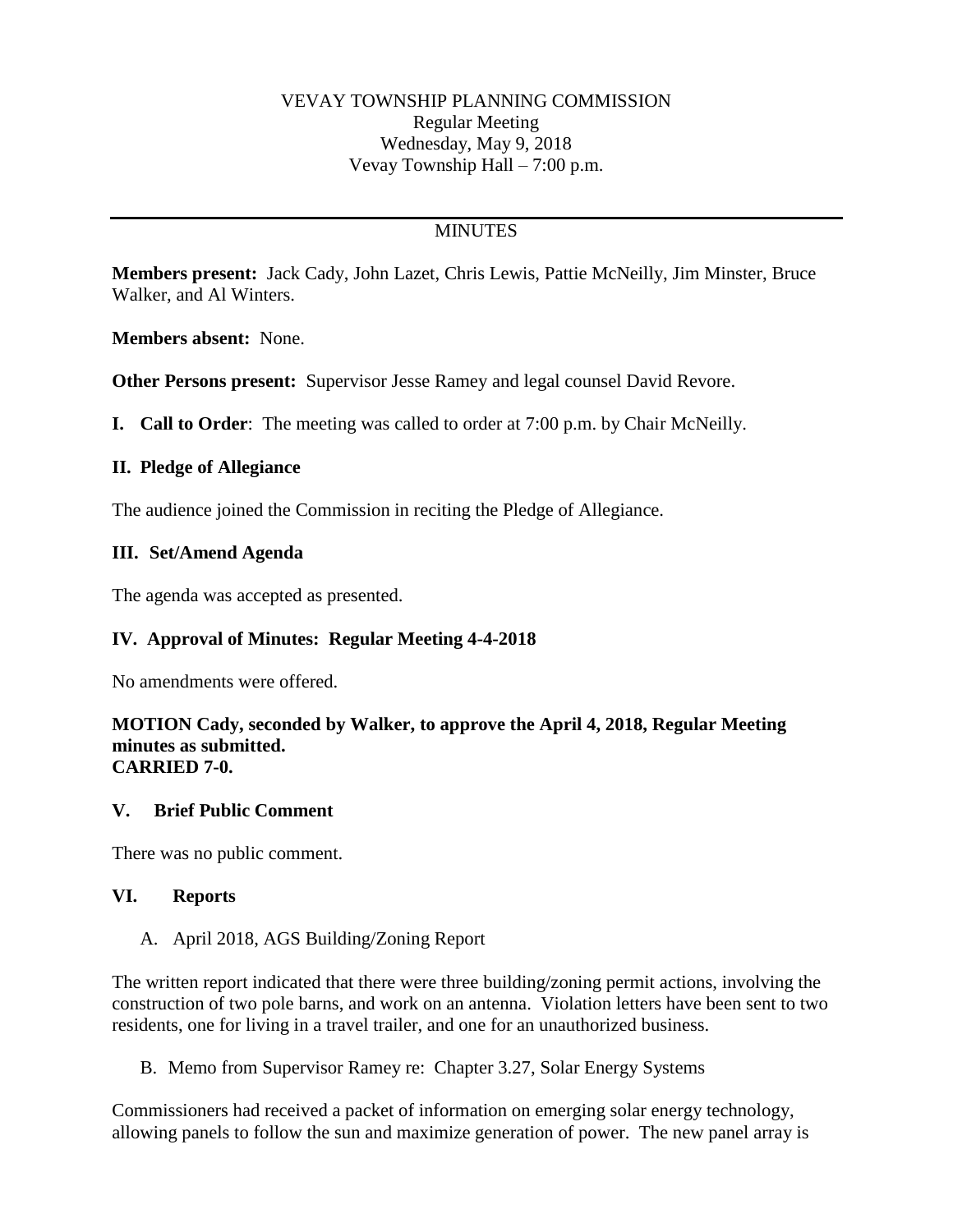designed to be 16 to 20 feet in height, whereas the Ordinance currently restricts panels to 15 feet in height. The issue of Commission flexibility with the greenbelt was also raised.

C. Violation Letter Sent to 1937 West Barnes Road

Commissioners received a copy of the letter hand delivered to Mr. Stephen Crippen informing him that the commercial storing, processing, and transporting of logs is not allowed on his parcel. He informed Mr. Ramey that he will be building a large pole barn and is looking to purchase land from the parcel currently being farmed. He has a plan to remove all of the logs. The Ingham County Road Department has informed him that the newly installed gravel driveway must be removed.

## **VII. Pending Business**

A. Consider Amendment to Zoning Ordinance, Chapter 16, Special Land Use

COMMISSION – This item was tabled for the evening.

- B. Solar Site Plan Requests
	- 1. William Bush @ 1858 Tomlinson Road, Mason

Bob Randolph of Quality Solar was present on behalf of the Bushes. He had originally suggested to the Bushes dual axis tracking panels that follow the sun and substantially improve generation but will instead be installing static panels that will be less than 15 feet in height. He displayed multiple enlarged images of both tracking and static arrays, explained their functions and operability features, and the foundational and mechanical specifics of installation.

COMMISSION – in response to an extended conversation and many questions as to operations of solar arrays, both current and emerging technologies, and the current Zoning Ordinance requirements, recommended that Sec. 3.27 be considered for possible revisions as to: height of an array, greenbelt screening requirements, and mechanical screening.

The Zoning Ordinance requires that the application include:

- a scaled property line survey showing north arrow Condition met.
- property dimensions, bearings, lot area, legal description, and parcel or lot number All conditions met.
- the location and footprint of existing driveways, buildings and structures and distances of buildings and structures from lot lines – Conditions met.
- existing public and private right-of-ways and easements Conditions met; public road noted.
- existing location of septic drain field and potable water well and other existing and proposed utility locations – Conditions met.
- structures on adjacent properties within 100 feet of a shared lot line Condition met.
- Mechanical equipment, excluding solar panels, shall be screened from view from public streets and any property within a designated Agricultural or Residential District, by a masonry wall, evergreen vegetation or other screening measure of a similar effectiveness and structural integrity. – Not Applicable.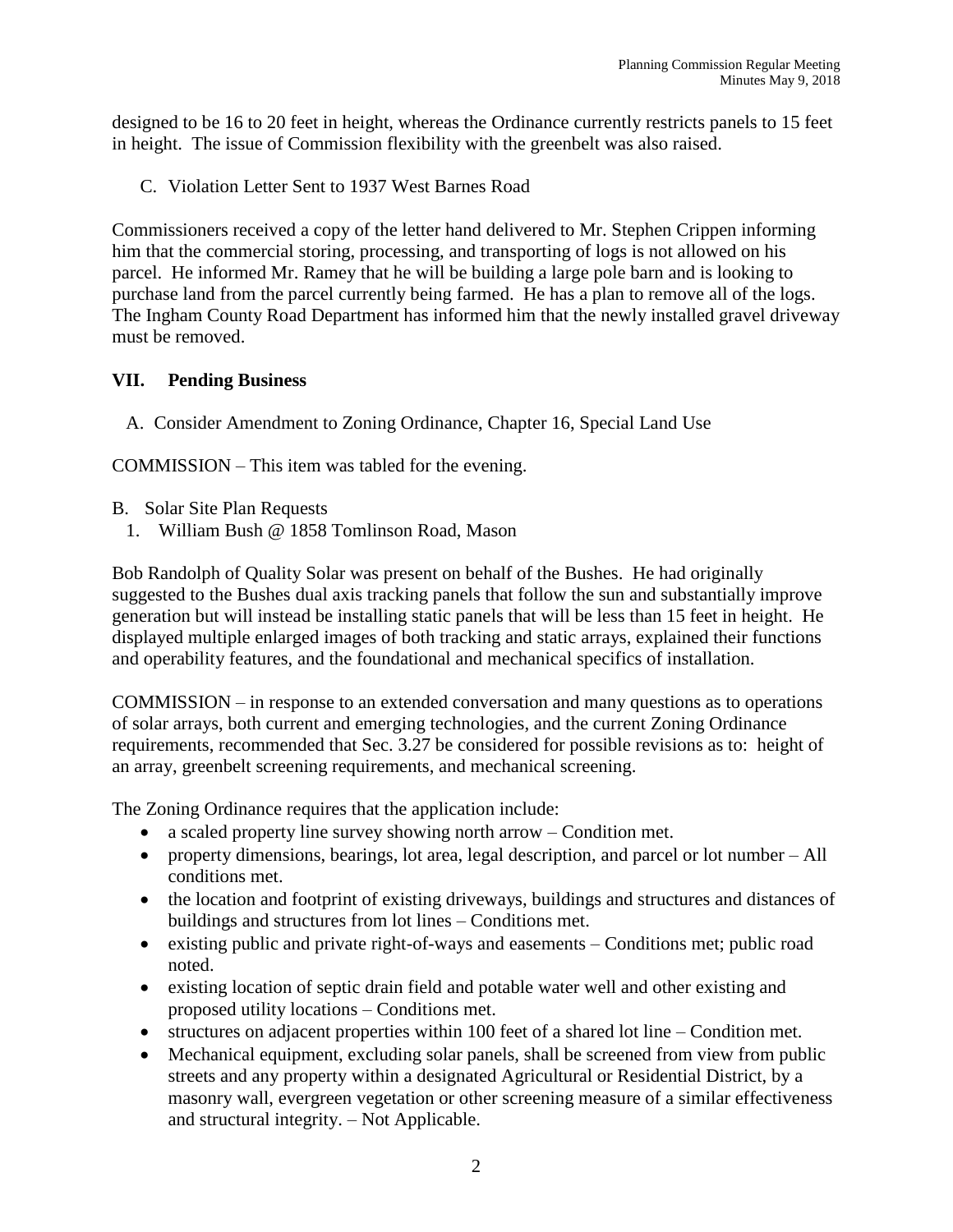- Solar energy system equipment, excluding solar collection panels, are prohibited in a front yard and may be installed in a required side and rear yard setback but shall not be located within ten (10) feet of a lot line. – Condition met.
- Solar collection panels shall be placed such that concentrated solar radiation or solar glare shall not be directed onto nearby properties and public roads. The applicant shall submit documentation to verify compliance with this section. – A letter of compliance will be submitted to the Township.
- Solar collection panels shall not cause the district's maximum lot coverage standards to be exceeded. Where solar collection panels are to result in an increase of 8,000 square feet or more of impervious surface, the application shall include a drainage plan prepared by a registered civil engineer showing how storm water runoff will be managed so as not to encourage erosion or additional drainage upon adjacent properties, and the flooding of drainage courses serving the property including roadside ditches. – Condition met
- If detergents are to be used to clean solar panels, details on the type of detergent, frequency and quantity of use, and storm water quality protection measures shall be provided. Any necessary permits from outside agencies for off-site discharge shall be provided. – Not applicable.

Ground-Mounted Systems

- a. Ground mounted solar collection panels shall comply with the standards for accessory structures for the district in which the panels are to be located except that in no case shall the panels exceed fifteen (15) feet in height in a designated Agricultural or Residential District. – Conditions met, pursuant to Sec. 3.09.
- b. In the case of a ground mounted solar panel(s) located on a lot that is adjacent to a lot in a designated Agricultural or Residential District, a minimum twenty (20) foot wide greenbelt shall be established between the panel(s) and all lot lines. On any side of the panels, the greenbelt shall be of a length equal to the length of the panel(s) plus an additional twenty (20) feet at each end of the panels so as to screen the panel(s) when viewed from an angle. The greenbelt shall be planted with one (1) evergreen tree per twenty (20) linear feet of greenbelt and such trees shall be spaced no less than fifteen (15) feet and no greater than twenty-five (25) feet apart. In addition, three (3) shrubs shall be located between the spaced evergreen trees. Shrubs shall be a minimum height of three (3) feet at the time of their planting. Trees shall be a minimum height equal to seventyfive percent (75%) of the height of the panel(s). Required greenbelts need not be in the immediate area of the panels that the plantings are intended to screen if the planting locations provide for the intended screening effect. No tree shall be located within five (5) feet of a lot line. All plants material shall be maintained in a healthy condition to provide the necessary screening. – See below.

A greenbelt shall not be required along any side of ground-mounted panels where such side is a minimum distance of 150' from the lot line to which it generally faces. In addition, the Planning Commission may permit a maximum fifty percent (50%) reduction in the number and size of shrub and tree plantings where the adjacent property is vacant and not likely to be developed within the next five (5) years based on nearby development trends during the preceding five (5) years, where natural features are present that serve to assist in the screening of the panel(s) such as existing topographic or vegetative conditions, where existing structures will assist in the screening of the panel(s), and/or where other conditions may be present that make typical screening requirements ineffective or otherwise unnecessary. – Condition met.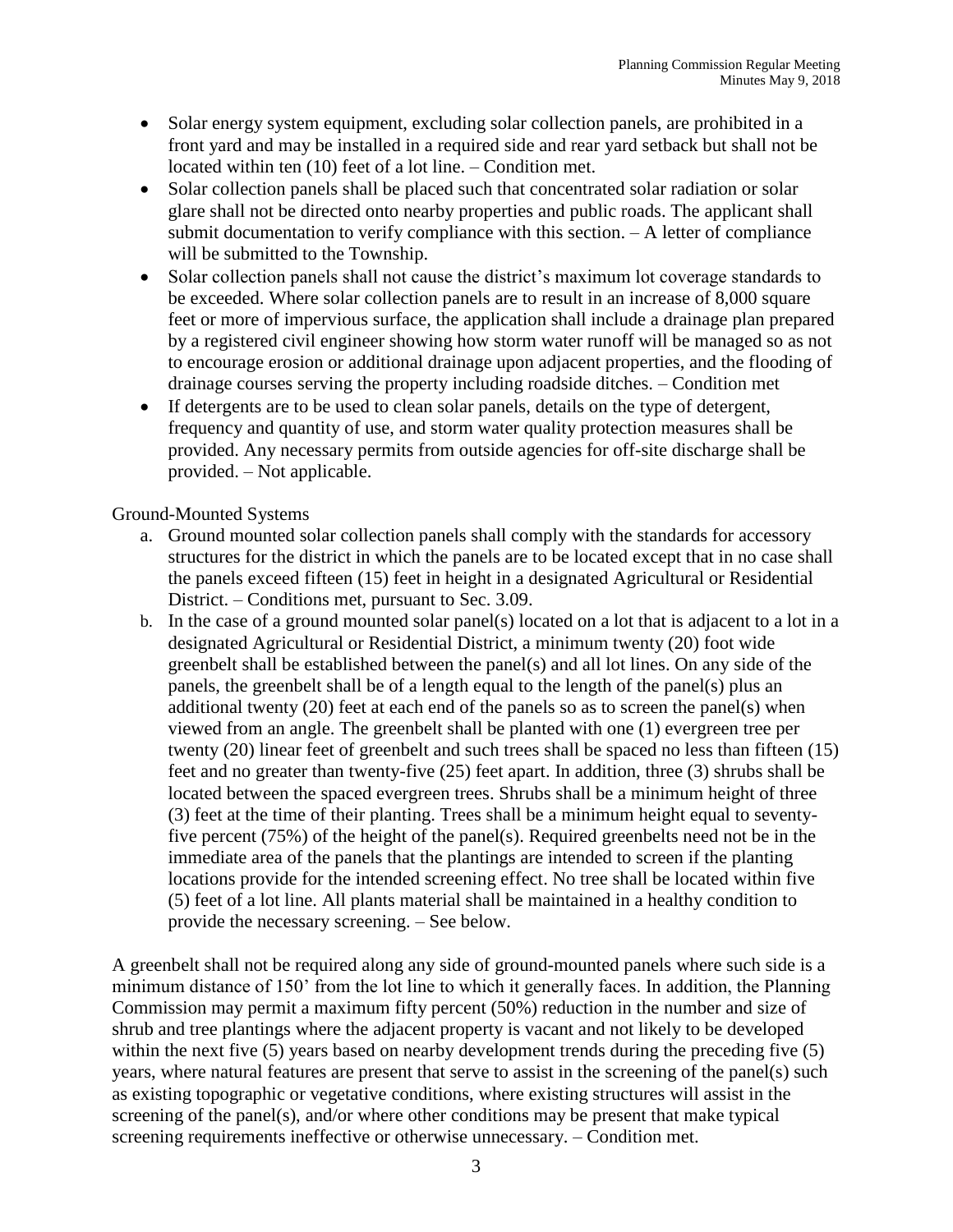# **MOTION Cady, seconded by Winters, that as the conditions of Sec. 3.27 are met, the application is approved when the Township receives a letter verifying that glare is not an issue.**

# **CARRIED 7-0.**

2. James Voss @ 3456 Tomlinson Road, Mason

Commission – reviewed the application:

The Zoning Ordinance requires that the application include:

- a scaled property line survey showing north arrow Condition met.
- property dimensions, bearings, lot area, legal description, and parcel or lot number All conditions met.
- the location and footprint of existing driveways, buildings and structures and distances of buildings and structures from lot lines – Conditions met.
- existing public and private right-of-ways and easements Conditions met; public road noted.
- existing location of septic drain field and potable water well and other existing and proposed utility locations – Conditions met.
- structures on adjacent properties within 100 feet of a shared lot line Condition met.
- Mechanical equipment, excluding solar panels, shall be screened from view from public streets and any property within a designated Agricultural or Residential District, by a masonry wall, evergreen vegetation or other screening measure of a similar effectiveness and structural integrity. – Not Applicable.
- Solar energy system equipment, excluding solar collection panels, are prohibited in a front yard and may be installed in a required side and rear yard setback but shall not be located within ten (10) feet of a lot line. – Condition met.
- Solar collection panels shall be placed such that concentrated solar radiation or solar glare shall not be directed onto nearby properties and public roads. The applicant shall submit documentation to verify compliance with this section. – Condition met.
- Solar collection panels shall not cause the district's maximum lot coverage standards to be exceeded. Where solar collection panels are to result in an increase of 8,000 square feet or more of impervious surface, the application shall include a drainage plan prepared by a registered civil engineer showing how storm water runoff will be managed so as not to encourage erosion or additional drainage upon adjacent properties, and the flooding of drainage courses serving the property including roadside ditches. – Condition met
- If detergents are to be used to clean solar panels, details on the type of detergent, frequency and quantity of use, and storm water quality protection measures shall be provided. Any necessary permits from outside agencies for off-site discharge shall be provided. – Not applicable.

# Ground-Mounted Systems

c. Ground mounted solar collection panels shall comply with the standards for accessory structures for the district in which the panels are to be located except that in no case shall the panels exceed fifteen (15) feet in height in a designated Agricultural or Residential District. – Conditions met, pursuant to Sec. 3.09.